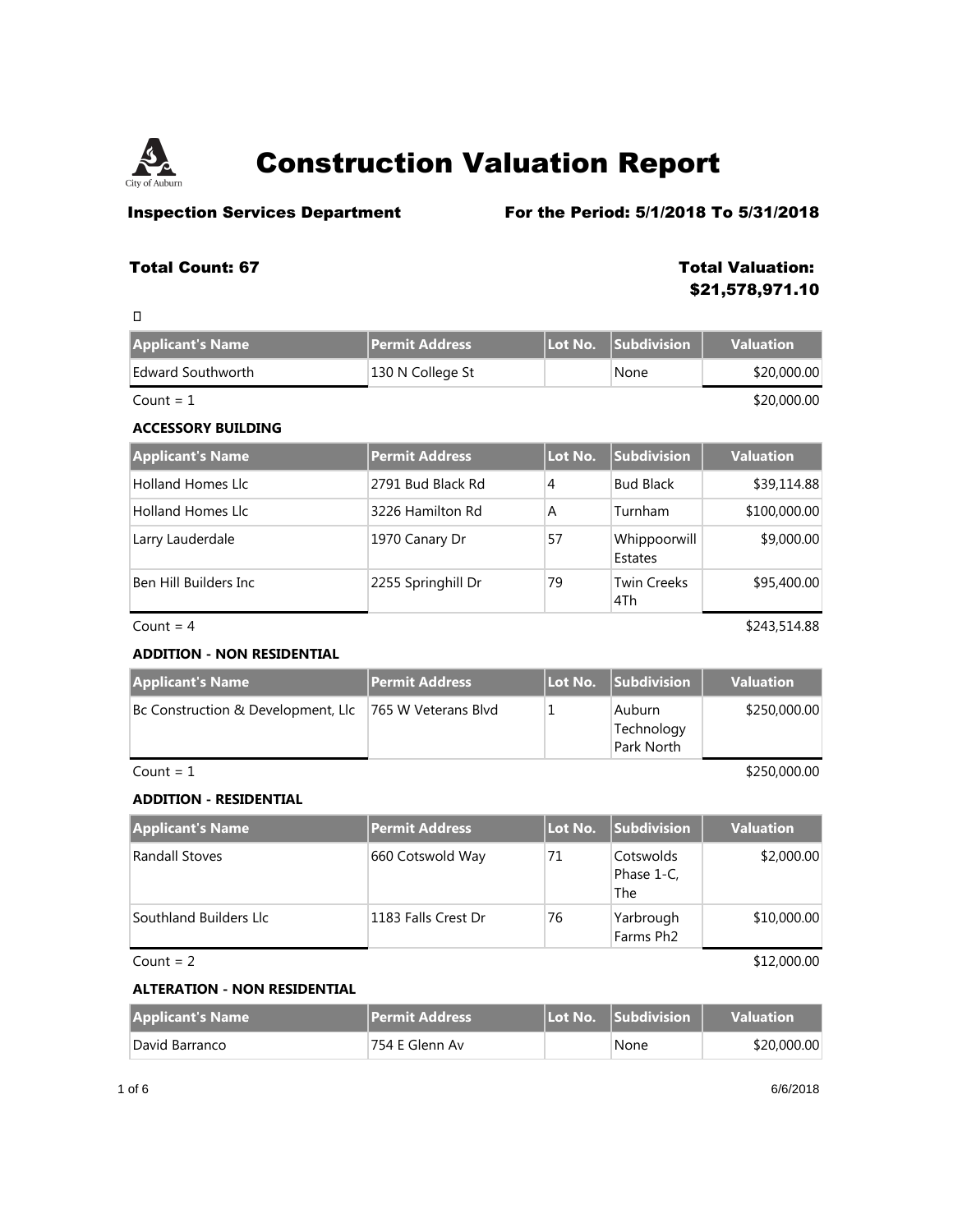

## **Inspection Services Department** For the Period: 5/1/2018 To 5/31/2018

| Carter Electric Service Co Llc  | 152 N College St      |         | None               | \$150,000.00     |
|---------------------------------|-----------------------|---------|--------------------|------------------|
| Count = $2$                     |                       |         |                    | \$170,000.00     |
| <b>ALTERATION - RESIDENTIAL</b> |                       |         |                    |                  |
| <b>Applicant's Name</b>         | <b>Permit Address</b> | Lot No. | <b>Subdivision</b> | <b>Valuation</b> |
| Pythoge, Llc                    | 204 Lee Dr            | 33      | Cloverleaf         | \$125,000.00     |
| J Manifold Construction Llc     | 1227 Ferndale Dr      | 76A     | Cloverleaf 1St     | \$92,000.00      |
| L&M Renovations Llc             | 1398 Placid Wood Rd   | 4       | Serenity           | \$85,000.00      |

| L&M Renovations Llc  | 1398 Placid Wood Rd  | 4       | Serenity            | \$85,000.00  |
|----------------------|----------------------|---------|---------------------|--------------|
| Gtr Contractors, Llc | 1212 Annalue Dr      | $2 - A$ | Francis             | \$6,500.00   |
| Eva Wesche           | 1833 Coopers Pond Rd | 98A     | Grove Hill<br>5Th   | \$6,524.80   |
| Pythoge, Llc         | 565 Hudson Ter       | 9       | Peaceful -<br>Vista | \$100,000.00 |
| Joseph Young         | 740 Moores Mill Rd   | 18      | Heard No.2          | \$50,000.00  |

 $Count = 7$  \$465,024.80

## **OFFICE/BANK/PROFESSIONAL**

| <b>Applicant's Name</b>        | <b>Permit Address</b> | Lot No.     | <b>Subdivision</b>     | <b>Valuation</b> |
|--------------------------------|-----------------------|-------------|------------------------|------------------|
| Rabren General Contractors Inc | 101 S College St      | 3A          | Chambers<br>Map - Ware | \$4,044,253.00   |
| John Kenneth Kirchler          | 1967 E Samford Av     | $2 - F - 1$ | Samford<br>Glenn       | \$265,000.00     |

 $Count = 2$  \$4,309,253.00

# **SINGLE FAMILY HOUSE -**

**ATTACHED**

| <b>Applicant's Name</b>       | <b>Permit Address</b> | Lot No. | Subdivision | <b>Valuation</b> |
|-------------------------------|-----------------------|---------|-------------|------------------|
| Hayley - Freeman Construction | 1102 Runningvine Ln   | 10      | The Iveys   | \$204,145.65     |
| Hayley - Freeman Construction | 1098 Runningvine Ln   | 12      | The Iveys   | \$204,145.65     |
| Hayley - Freeman Construction | 1090 Runningvine Ln   | 16      | The Iveys   | \$204,145.65     |
| Hayley - Freeman Construction | 1096 Runningvine Ln   | 13      | The Iveys   | \$204,145.65     |
| Hayley - Freeman Construction | 1100 Runningvine Ln   | 11      | The Iveys   | \$204,145.65     |
| Hayley - Freeman Construction | 1104 Runningvine Ln   | 9       | The Iveys   | \$204,145.65     |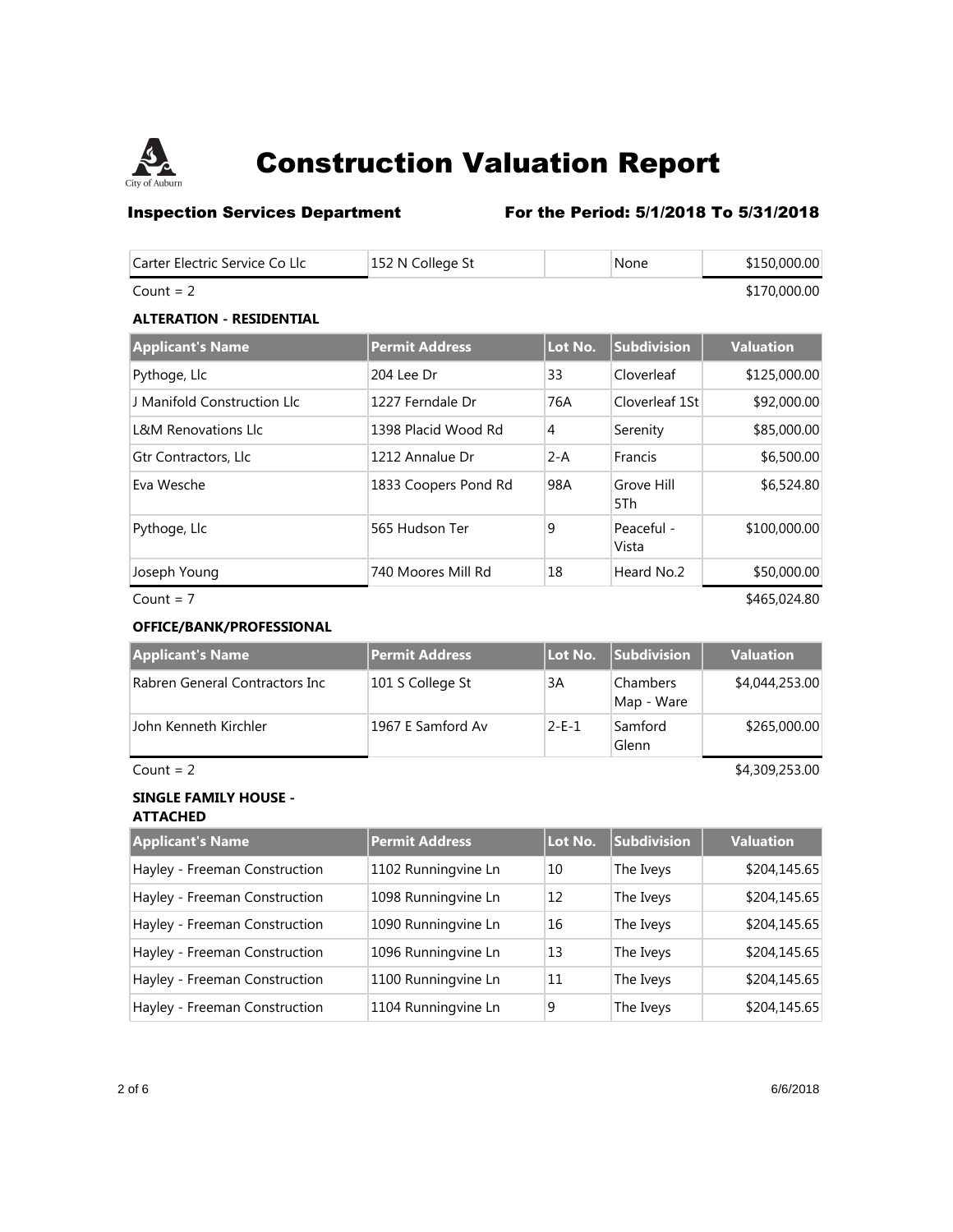

# **Inspection Services Department** For the Period: 5/1/2018 To 5/31/2018

| Hayley - Freeman Construction                   | 1092 Runningvine Ln   | 15        | The Iveys                         | \$204,145.65     |
|-------------------------------------------------|-----------------------|-----------|-----------------------------------|------------------|
| Hayley - Freeman Construction                   | 1094 Runningvine Ln   | 14        | The Iveys                         | \$204,145.65     |
| Count = $8$                                     |                       |           |                                   | \$1,633,165.20   |
| <b>SINGLE FAMILY HOUSE -</b><br><b>DETACHED</b> |                       |           |                                   |                  |
| <b>Applicant's Name</b>                         | <b>Permit Address</b> | Lot No.   | <b>Subdivision</b>                | <b>Valuation</b> |
| Stone Martin Builders Llc                       | 787 Monroe Dr         | 4         | The Oaks At<br>Cotswold           | \$438,267.86     |
| Hayley - Freeman Construction                   | 2707 Sophia Ct        | $164 - A$ | <b>Tuscany Hills</b><br>Section 4 | \$294,773.84     |
| Grayhawk Homes Inc                              | 1231 Weatherford St   | 8         | Grove Hill<br>11Th Ph4            | \$275,607.20     |
| Hayley - Freeman Construction                   | 2671 Sophia Ct        | 154       | <b>Tuscany Hills</b><br>Section 4 | \$249,777.50     |
| Hughston Homes Inc                              | 938 West Richland Cir | 42        | West<br>Richland                  | \$315,058.55     |
| Dilworth Development Inc                        | 1595 Club Creek Dr    | 128       | Yarbrough<br>Farms Club<br>Creek  | \$331,266.12     |
| Michael Allen Homes Inc                         | 1131 Chadwick Ln      | 2B        | Tal-Hiem<br>Annex                 | \$182,866.15     |
| Hughston Homes Inc                              | 2651 Anderson Ct      | 83        | West<br>Richland                  | \$361,227.86     |
| Adamson Construction Group, Llc                 | 2543 Salford St       | 136       | Cotswolds<br>Phase 1-A,<br>The    | \$301,592.29     |
| Grayhawk Homes Inc                              | 1247 Weatherford St   | 5         | Grove Hill<br>11Th Ph3            | \$264,928.65     |
| Hughston Homes Inc                              | 950 West Richland Cir | 45        | West<br>Richland                  | \$298,665.00     |
| Stone Martin Builders Llc                       | 2191 Watts Way        | 27        | The Oaks At<br>Cotswold           | \$304,107.06     |
| Grayhawk Homes Inc                              | 2035 Felicity Ln      | 138       | Donahue<br>Ridge Ph 3             | \$294,492.94     |
| Grayhawk Homes Inc                              | 1241 Weatherford St   | 6         | Grove Hill<br>11Th Ph1            | \$259,035.40     |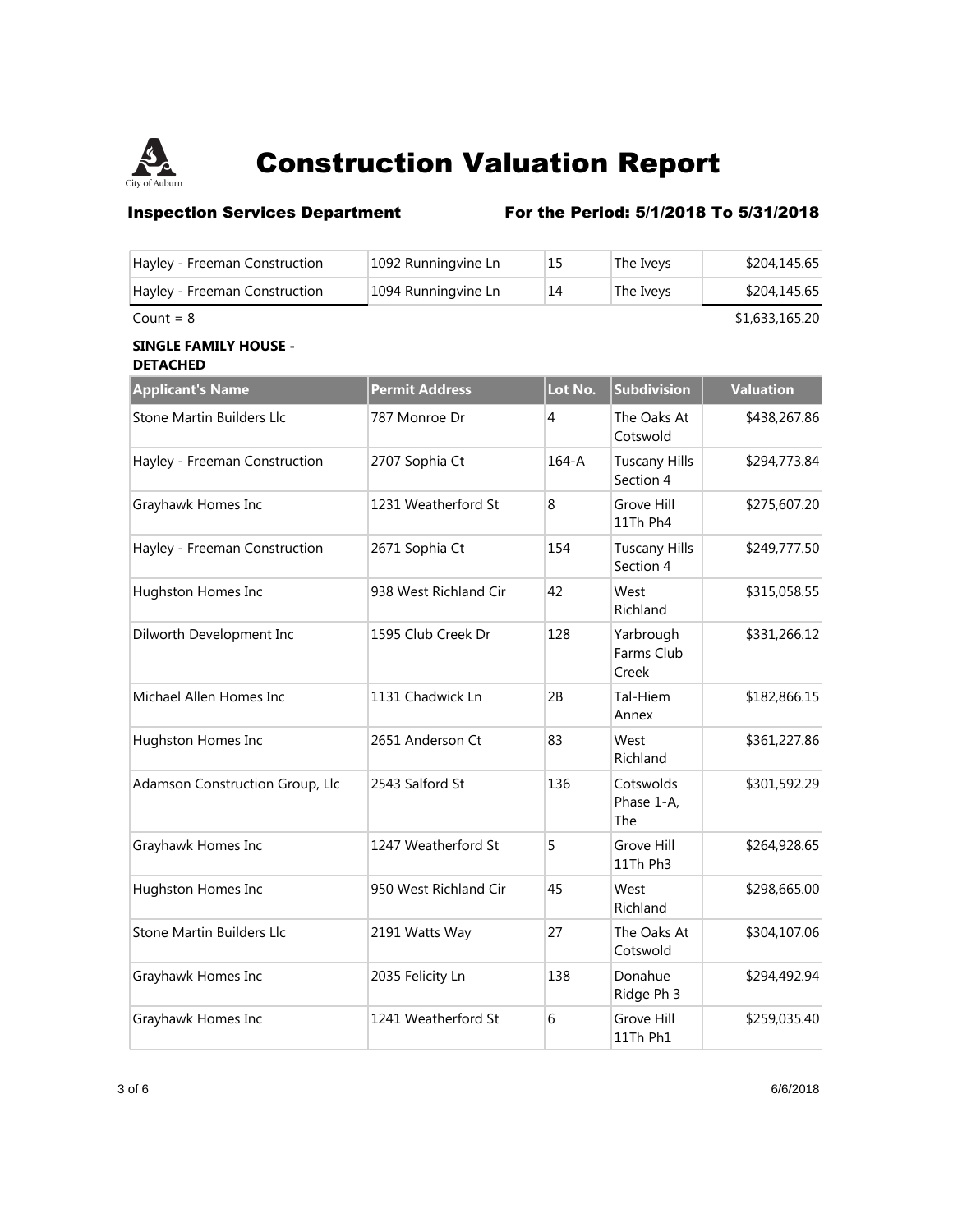

**Inspection Services Department** For the Period: 5/1/2018 To 5/31/2018

| Michael Allen Homes Inc      | 522 Merimont Blvd     | $\overline{2}$ | Asheton<br>Lakes Phase<br>3A        | \$355,047.54 |
|------------------------------|-----------------------|----------------|-------------------------------------|--------------|
| Eastbrook Homes Southern Inc | 692 Shelton Cove Ln   | 45             | <b>Shelton Cove</b><br>Sector Three | \$244,570.91 |
| <b>Holland Homes Llc</b>     | 2791 Bud Black Rd     | 4              | <b>Bud Black</b>                    | \$230,345.24 |
| Michael Allen Homes Inc      | 498 Merimont Blvd     | 6              | Asheton<br>Lakes Phase<br>3A        | \$393,327.37 |
| Grayhawk Homes Inc           | 1235 Weatherford St   | 7              | Grove Hill<br>11Th Ph1              | \$232,480.64 |
| <b>Holland Homes Llc</b>     | 1740 Overhill Ct      | 93             | Highlands<br>Sector Three           | \$225,447.80 |
| <b>Toland Construction</b>   | 2384 Rutland Rd       | 263            | Mimms Trail                         | \$276,388.33 |
| Dilworth Development Inc     | 1732 Lois Ln          | 22             | Pace<br>Southside                   | \$217,879.93 |
| Hughston Homes Inc           | 908 Dunkirk Cir       | 166            | East Richland                       | \$292,974.95 |
| Hunter Properties, Inc       | 513 Greentree Ter     | $G-3-B$        | Greentree<br><b>Estates</b>         | \$139,540.80 |
| <b>Holland Homes Llc</b>     | 2827 Bud Black Rd     | 3              | <b>Bud Black</b>                    | \$429,607.75 |
| Hughston Homes Inc           | 964 West Richland Cir | 47             | West<br>Richland                    | \$322,620.57 |
| Dilworth Development Inc     | 1736 Lois Ln          | 23             | Pace<br>Southside                   | \$233,463.20 |
| Grayhawk Homes Inc           | 1612 Lilah Ct         | 82             | Donahue<br>Ridge Ph 3               | \$290,704.54 |
| Hughston Homes Inc           | 935 West Richland Cir | 82             | West<br>Richland                    | \$322,363.02 |
| Dilworth Development Inc     | 777 Karlee Ct         | 16             | <b>Tutton Hill</b>                  | \$278,156.95 |
| <b>Holland Homes Llc</b>     | 1695 Overhill Ct      | 108            | Highlands<br>Sector Three           | \$269,982.57 |
| James M Thompson             | 1659 N Donahue Dr     | $\mathbf{1}$   | Donahue<br>Park West                | \$391,006.60 |
| <b>Holland Homes Llc</b>     | 1695 Overhill Ct      | 108            | Highlands<br>Sector Three           | \$269,982.57 |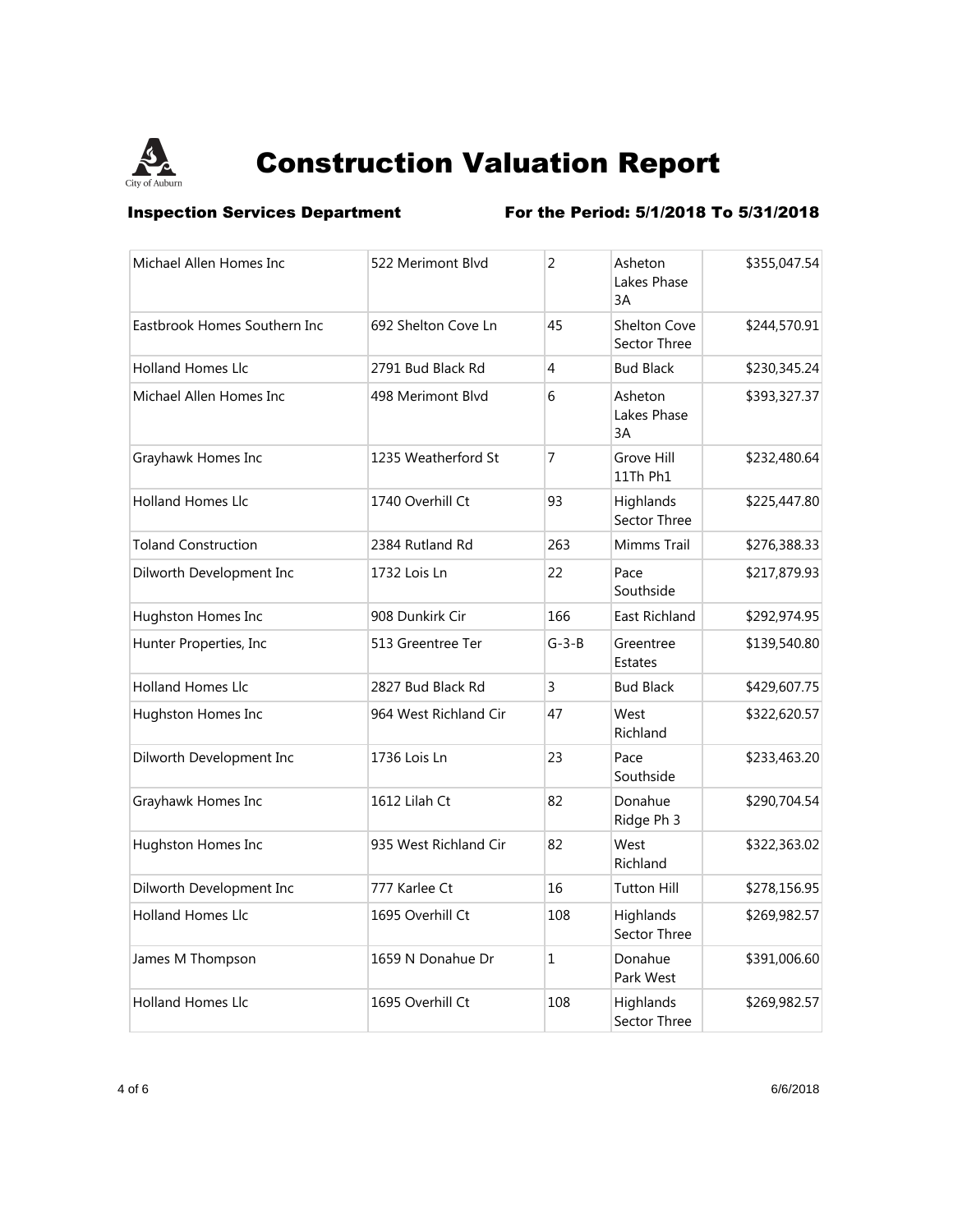

**Inspection Services Department** For the Period: 5/1/2018 To 5/31/2018

| Homestead Residential Inc       | 936 Falconer Dr     | 152 | Yarbrough<br>Farms The<br>Parc      | \$305,701.13 |
|---------------------------------|---------------------|-----|-------------------------------------|--------------|
| Eastbrook Homes Southern Inc.   | 689 Shelton Cove Ln | 49  | <b>Shelton Cove</b><br>Sector Three | \$251,925.30 |
| Grayhawk Homes Inc              | 1593 Lilah Ct       | 87  | Donahue<br>Ridge Ph 3               | \$294,492.94 |
| Michael Allen Homes Inc.        | 19 Kipling Ln       | 37  | Legacy                              | \$360,234.96 |
| Adamson Construction Group, Llc | 2549 Salford St     | 137 | Cotswolds<br>Phase 1-A,<br>The      | \$316,101.19 |

### $Count = 37$   $$11,116,013.22$

### **STORE/CUSTOMER SERVICE**

| <b>Applicant's Name</b>           | Permit Address        | Lot No.  | Subdivision             | <b>Valuation</b> |
|-----------------------------------|-----------------------|----------|-------------------------|------------------|
| Sun Self Storage Inc              | 1671 Shug Jordan Pkwy | 3-B-1 A- | Donahue<br>Crossing 1St | \$610,000.00     |
| <b>Bailey-Harris Construction</b> | 1915 Mall Blvd        |          | Rpm                     | \$2,270,000.00   |
| Count = $2$                       |                       |          |                         | \$2,880,000.00   |

## **THREE-FOUR FAMILY BUILDING**

| <b>Applicant's Name</b> | <b>Permit Address</b> | <b>ILot No. Subdivision</b> | <b>Valuation</b> |
|-------------------------|-----------------------|-----------------------------|------------------|
| Korey Webb Construction | 835 N Gay St          | None                        | \$480,000.00     |
|                         |                       |                             |                  |

 $\text{Count} = 1$  \$480,000.00

**Category 5/1/2018 To 5/31/2018 \$ Value** 1 20,000.00 Accessory Building **Accessory Building Accessory Building Accessory Building Accessory Building** Addition - Non Residential 1 250,000.00 Addition - Residential 2 12,000.00 Alteration - Non Residential 2 170,000.00 Alteration - Residential 7 465,024.80 Office/Bank/Professional 2 4,309,253.00

5 of 6 6/6/2018